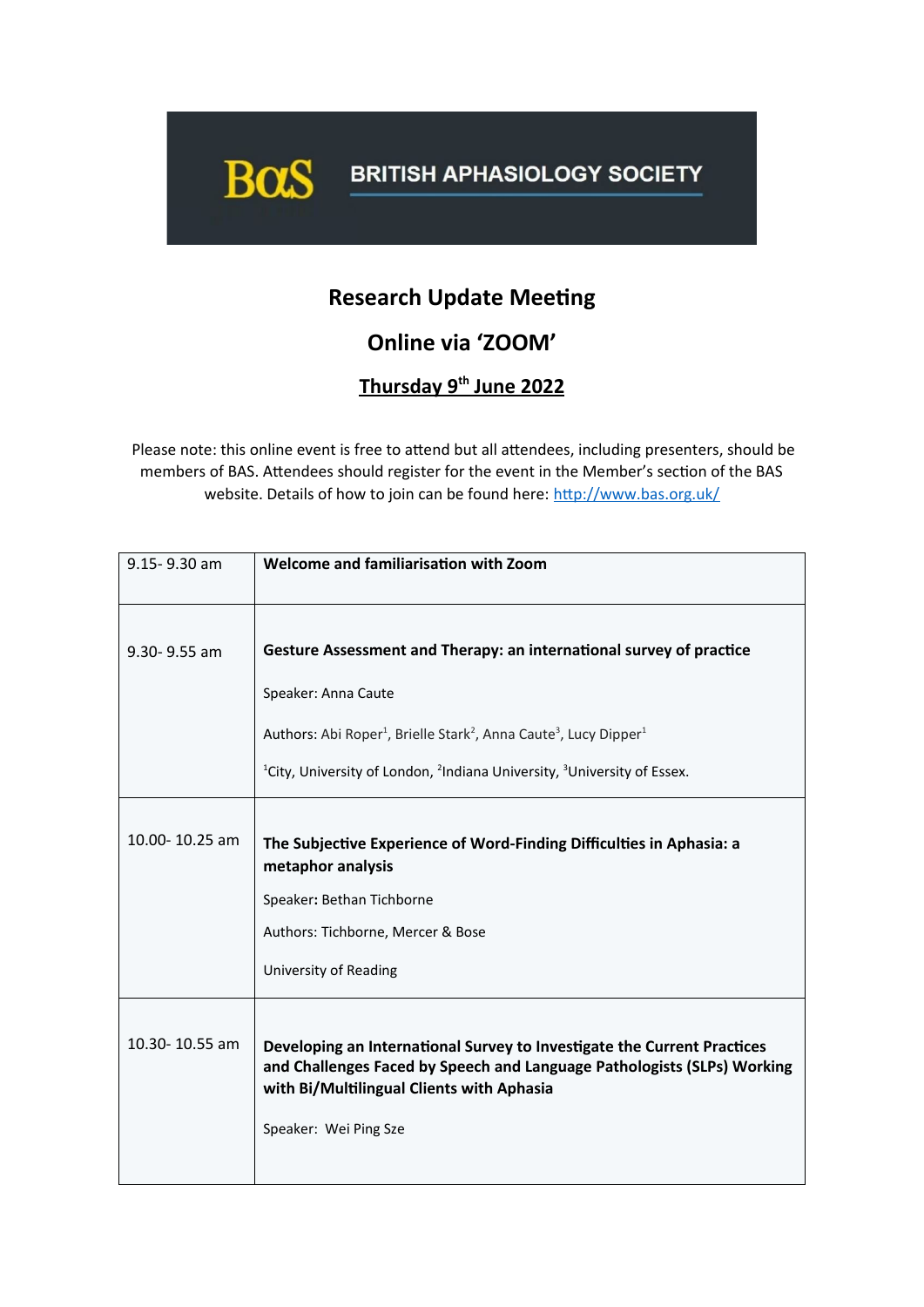|                    | Authors: Wei Ping SZE <sup>1, 2</sup> , Claudia PEÑALOZA, Maria KAMBANAROS, Monica I.<br>NORVIK, Seçkin ARSLAN, Eva SOROLI, Silvia MARTÍNEZ-FERREIRO, Marie POURQUIÉ,<br>Amaia MUNARRIZ-IBARROLA, Ritienne GRIMA, Valantis FYNDANIS, Grégoire<br>PYTHON, & the Multilingual Aphasia Practice (MAP) Group (Collaboration of Aphasia<br>Trialists Working Group 2)<br>Location of work of the presenting author: <sup>1</sup> University College London, <sup>2</sup> National<br>University of Singapore<br>Location of all authors: Multilingual Aphasia Practice (MAP) Group (Collaboration of<br>Aphasia Trialists Working Group 2) |
|--------------------|---------------------------------------------------------------------------------------------------------------------------------------------------------------------------------------------------------------------------------------------------------------------------------------------------------------------------------------------------------------------------------------------------------------------------------------------------------------------------------------------------------------------------------------------------------------------------------------------------------------------------------------|
| 10.55-11.25am      | <b>Coffee break</b>                                                                                                                                                                                                                                                                                                                                                                                                                                                                                                                                                                                                                   |
| $11.25 - 11.55$ am | Group based Script training for people with Primary Progressive Aphasia<br>Speaker: Richard Talbot<br>Authors: Talbot, R; Farrington-Douglas, C & Volkmer, A<br>Cognitive Disorders Service, National Hospital for Neurology and Neurosurgery,<br>UCLH.                                                                                                                                                                                                                                                                                                                                                                               |
| 12.00-12.25pm      | Biographical narratives of people with aphasia: The story so far<br>Speaker: Esther Pettit<br>Authors: Esther Pettit <sup>1,2</sup> & Janet Smithson <sup>2</sup><br><sup>1</sup> Plymouth Marjon University, <sup>2</sup> University of Exeter                                                                                                                                                                                                                                                                                                                                                                                       |
| 12.30-1.30pm       | <b>Lunch break</b>                                                                                                                                                                                                                                                                                                                                                                                                                                                                                                                                                                                                                    |
| 1.30-1.55pm        | Speech and language therapists' views and experiences of intensive<br>and comprehensive aphasia rehabilitation<br>Speaker: Katie Monnelly<br>Authors: Monnelly, Katie, Dexter, Holly, Marshall, Jane, Dipper, Lucy, Cruice,<br>Madeline.<br>Division of Language and Communication Science, City, University of London, United<br>Kingdom.                                                                                                                                                                                                                                                                                            |